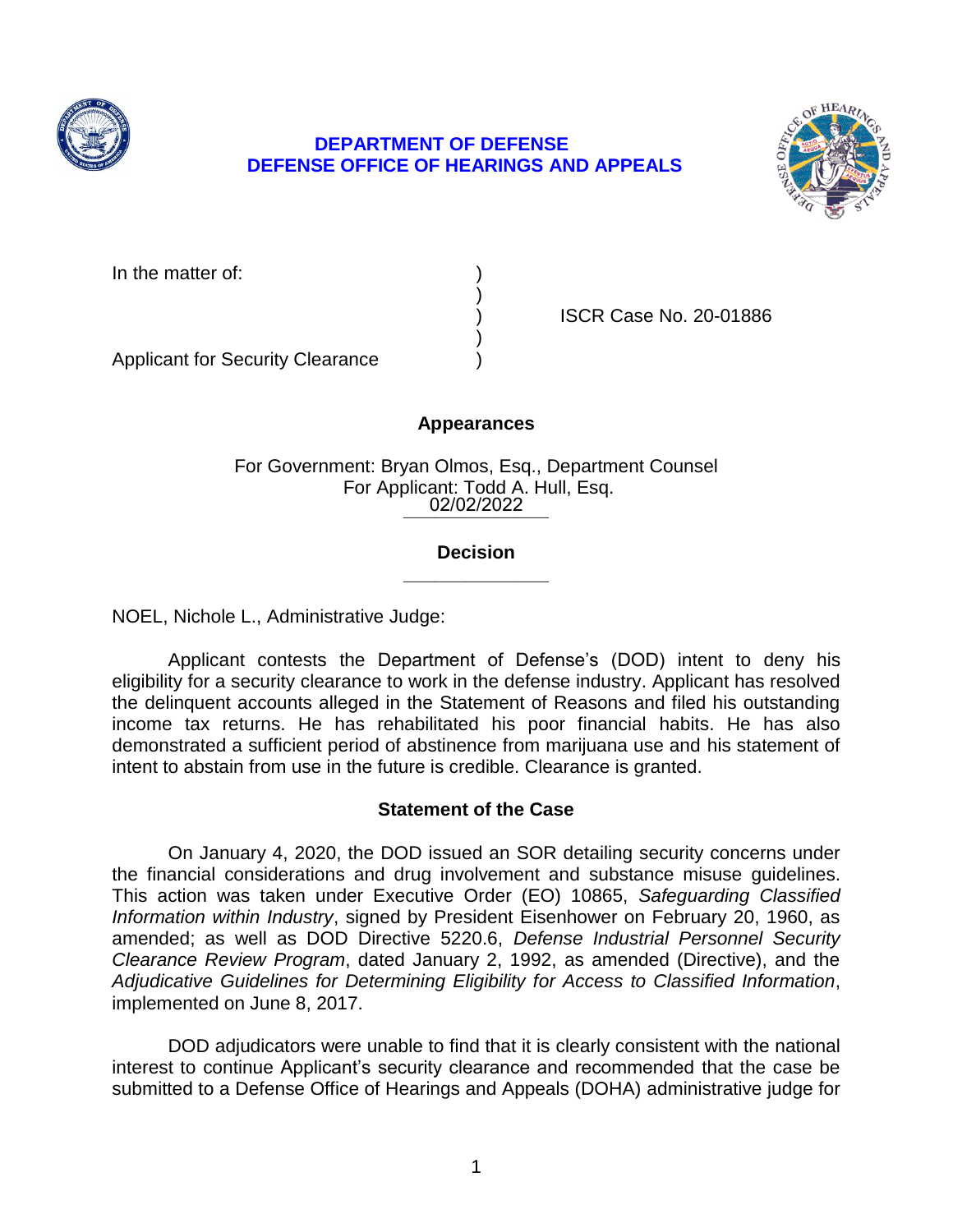a determination whether to revoke his security clearance. Applicant timely answered the SOR and requested hearing.

 At the hearing, convened on August 4, 2021, I appended to the record, the Case Management Order (CMO) issued in this case on August 3, 2021, and the Government's disclosure letter, dated March 12, 2021, as Hearing Exhibits (HE) I and II, (AE) A through L, without objection. After the hearing, Applicant timely submitted the following documents, which are also admitted without objection from Department Counsel (*See* HE III, email correspondence indicating no objection to post-hearing respectively. I admitted Government's Exhibits (GE) 1 and 5, and Applicant's Exhibits submissions):

 AE M: Marijuana Awareness Course Certificate of Completion, dated December 12, 2018 (1 page);

 AE N: Capital One Payment Confirmation (Acct no. 0829), dated September 2, 2021;

 AE O: Capital One Settlement Receipt (Acct no. 0829), dated September 16, 2021;

 AE P: Capital One Payment Confirmation (Acct No. 1154), dated September 2, 2021; and,

 AE Q: Capital One Settlement Receipt (Acct no. 1154), dated September 16, 2021.

DOHA received the transcript on September 3, 2021.

## **Procedural Matters**

 Department Counsel moved to withdraw SOR ¶ 2.b. Without objection from Applicant, the motion was granted. (Tr. 9)

## **Findings of Fact**

 Applicant, 40, has worked for his current employer, a federal contracting company, as an avionics technician since May 2019. He is required to maintain a license with the Federal Aviation Administration to work in his chosen field. Although he was granted access to classified information during his military service between June 1999 and June 2004, his previous employment did not require access. Applicant completed his most recent security clearance application in May 2019, in which he disclosed a 2018 job termination after testing positive for marijuana during a random urinalysis, and that he had used marijuana from November 2004 to November 2018. He also disclosed his failure to timely file his federal income taxes in 2017, and that he had seven delinquent accounts. (Tr. 20; GE 1; AE C)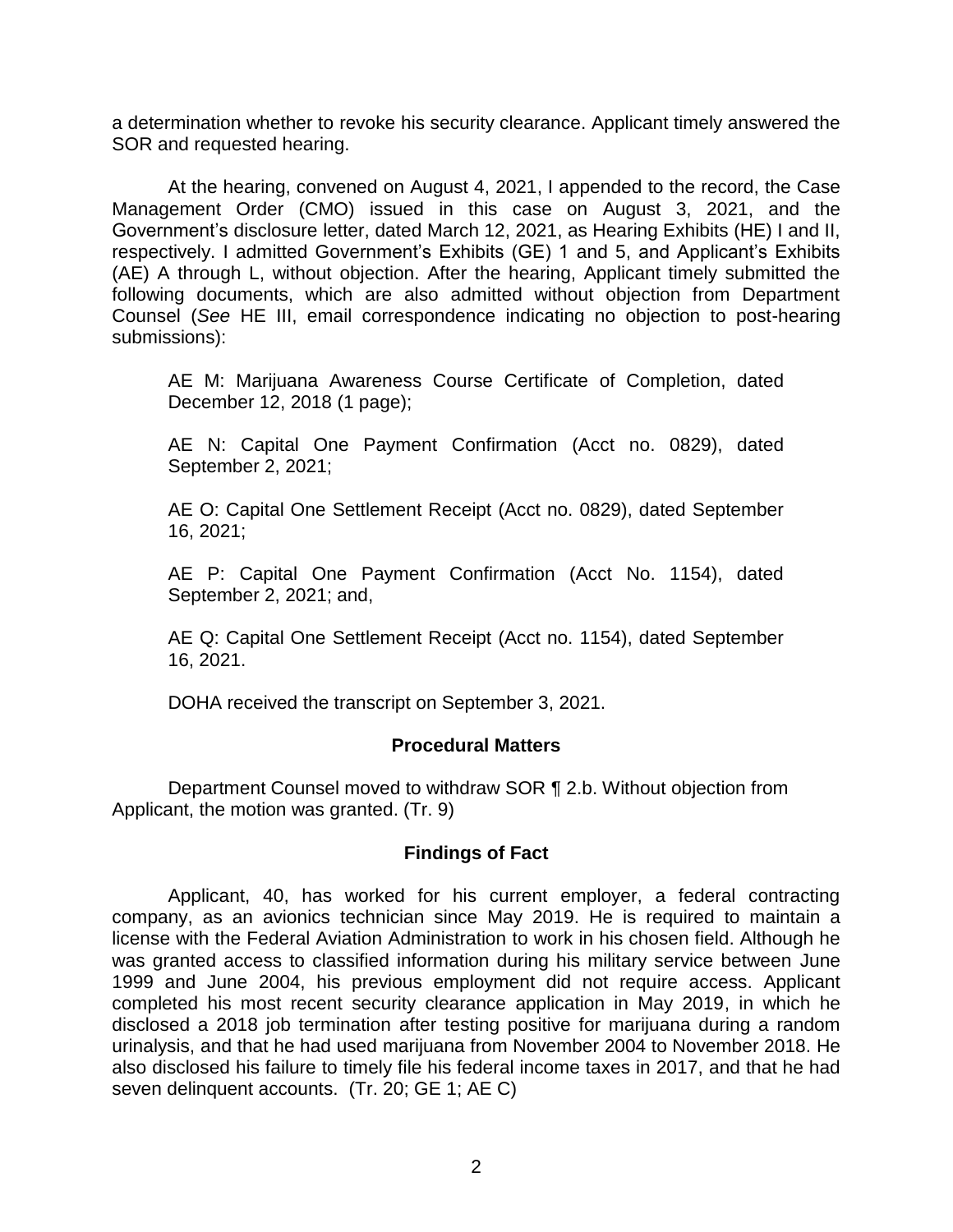### **Financial Concerns**

 Applicant admits to living beyond his means in the past, using credit cards and a personal loan to fund his lifestyle. Between 2015 and 2018, he admits to incurring \$5,880 in delinquent debt. (SOR ¶¶ 1.a – 1.c) He also admitted to failing to file his federal and state income tax returns in 2017 (SOR  $\P$  1.c – 1.d). In 2019, Applicant withdrew funds from his retirement accounts to address his delinquent accounts, except for the charged-off accounts on his credit report. He realized that the charged-off accounts remained a concern to the Government when he received the SOR. (Tr. 22, 25-26, 29, 58, 61-62; GE 2-5)

Applicant owes the same creditor for the accounts alleged in SOR **[1]** 1.a and 1.b. The creditor agreed to settle both accounts for less than the amounts owed and also agreed to allow Applicant to pay the settlement amount through installment plans. According to receipts from the creditor, he satisfied the terms of the installment agreements in September 2021. (AE E-F, N-Q) Applicant resolved the account alleged in SOR ¶1.c, a personal loan, in January 2021. (Tr. 22-24; 26-30; Answer; AE G)

 Applicant blamed his failure to timely file his 2017 federal and state income tax returns on his concern that he would owe an additional tax liability that he could not afford. Although he timely filed for an extension of the filing deadline, he did not file the returns as required. He filed the federal income tax return in April 2020 and did not owe any additional taxes. He filed the state income tax return in January 2021 and owed \$363.00, which he paid upon filing the return. Since 2017, he has timely filed federal and state income returns. There is no evidence of any current outstanding federal or state tax liabilities. (Tr. 30-35, 62-63, 72-73; GE 2; AE H-I)

 Applicant has reformed his financial habits. Between April and July of 2019, he worked with a credit repair company. He separated from his wife of 12 years in 2015. She left the marital home in 2018. Applicant has primary physical custody and sole financial responsibility for his two minor children. He does not receive any child support from his estranged wife. He uses a budget and has established a system that makes it more difficult for him to spend money impulsively. He currently earns approximately \$87,000 annually and lives within his means. (Tr. 24, 59, 63-66)

### **Drug Use**

 Under the substance abuse and misuse guideline, the SOR alleges that Applicant used marijuana with varying frequency from November 2004 to November 2018 (SOR ¶ 2.a), and that Applicant was terminated from a job in 2018 after he tested positive for marijuana use (SOR ¶ 2.c). He admits both allegations. (Answer; GE 2)

 Initially, he used the drug recreationally with his friends. Between 2004 and 2010, he used the drug approximately six times per year. He decreased his use of marijuana in 2010 after learning that he and his wife were expecting their first child. In 2012, he began working with a company that had a zero tolerance drug policy. He was also Applicant began using marijuana after his discharge from military service in 2004.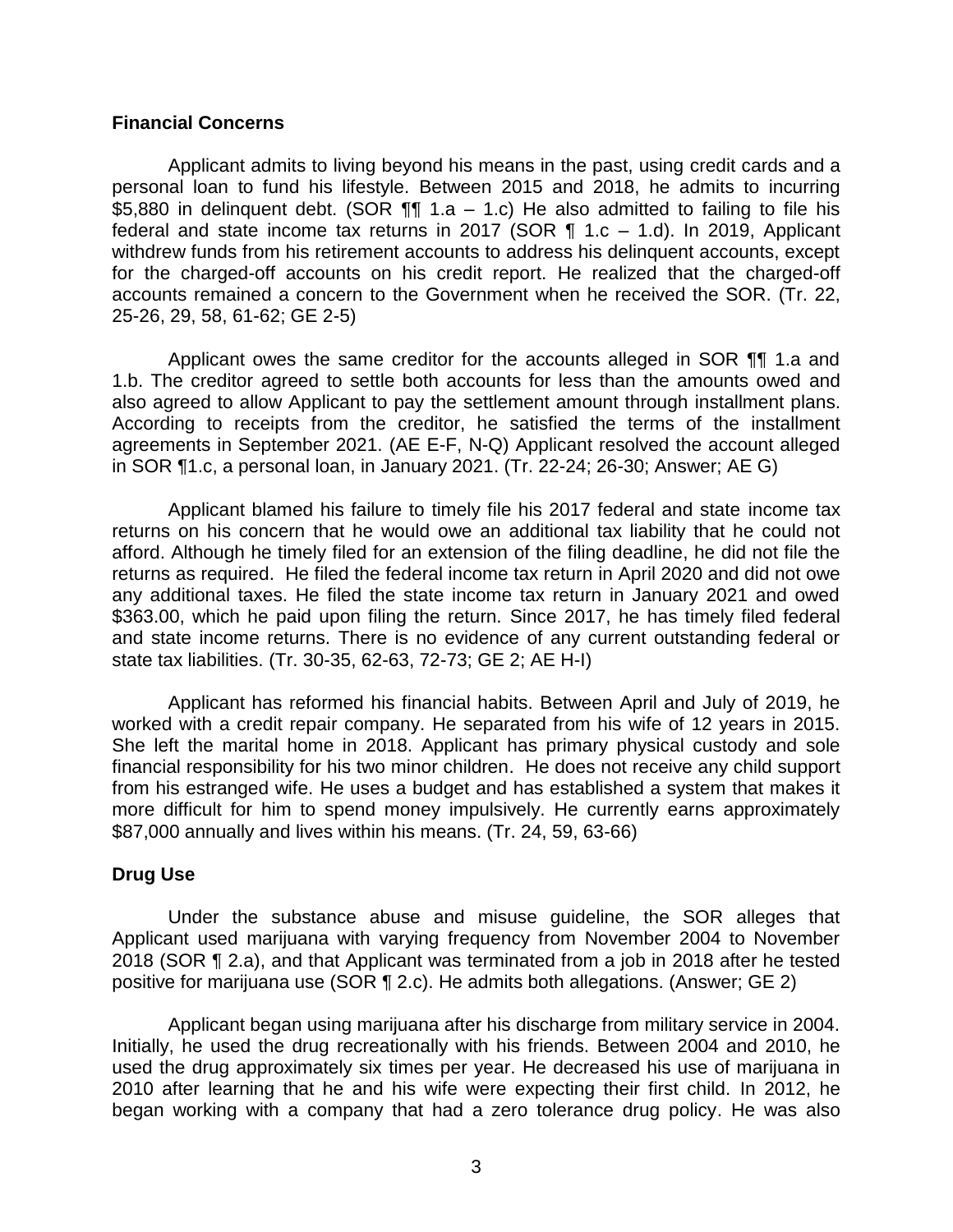aware that any illegal drug use jeopardized his FAA license. He would use the drug during periods when he was away from work, using no later than 72 hours before he was scheduled to return to work. He believed that by employing this strategy, he would not report for work under the influence of the drug; however, he was aware that he would test positive for the substance. Between 2010 and 2018, Applicant used marijuana three to four times per year. (Tr. 35, 47, 50-53, 56, 68)

 Applicant began to use marijuana to self-medicate difficult emotions between 2015 and 2018, when he and his wife separated but continued to cohabitate. In 2016, he was arrested for driving under the influence of alcohol. As a result, he attended six weeks of court-ordered counseling. On his own, he continued individual counseling for another year until November 2018. (Tr. 48, 53-55, 70-71)

 In November 2018, a random urinalysis showed Applicant tested positive for marijuana use. He was terminated from his job. As part of his termination package, his employer provided him with the steps he needed to take to prevent losing his FAA license. He completed a marijuana awareness course in December 2018 and his license remains in good standing. (Tr. 36, 38, 40, 66-69, 71, 73)

 Applicant has not used marijuana since November 2018. He vows never to use the drug again and has signed a statement of intent to that effect. In June 2021, Applicant submitted to a psychological screening by a licensed psychologist. After interviewing Applicant and administering a series of tests, the psychologist concluded that Applicant does not have a current substance abuse problem. (Tr. 37 -38, 40)

 In terms of his ability to handle and protect classified information, the psychologist opined:

In general, he follows rules and law, but has had a few lapses of judgment in the past, relatively minor instances of problematic behaviors. This is not indicative of a pattern of behavior, as there are no signs of an underlying anti-authority attitude or an attempt to subvert rules. He has had a lackadaisical attitude towards rules in the past, but has learned to be more conscientious and is at low risk to repeat these mistakes. . . .

[Applicant] does not have any emotional, mental, or behavioral (alcohol use) problem at this time that would impair his judgment or behavior. His previous alcohol and marijuana use did not affect his work or relationships. In the context of his entire life, these were circumscribed, isolated incidents. He has learned from these experiences, and is honest, completes with the rules, has good judgment, and as a good ability to control impulses and protect classified information. (AE J)

 Applicant is performing well at his current job, his performance meeting the expectations of his employers. Applicant testified remorsefully about his history of marijuana use and acknowledges that it is incompatible with his current responsibilities and lifestyle. He also acknowledges that any future marijuana use would not only mean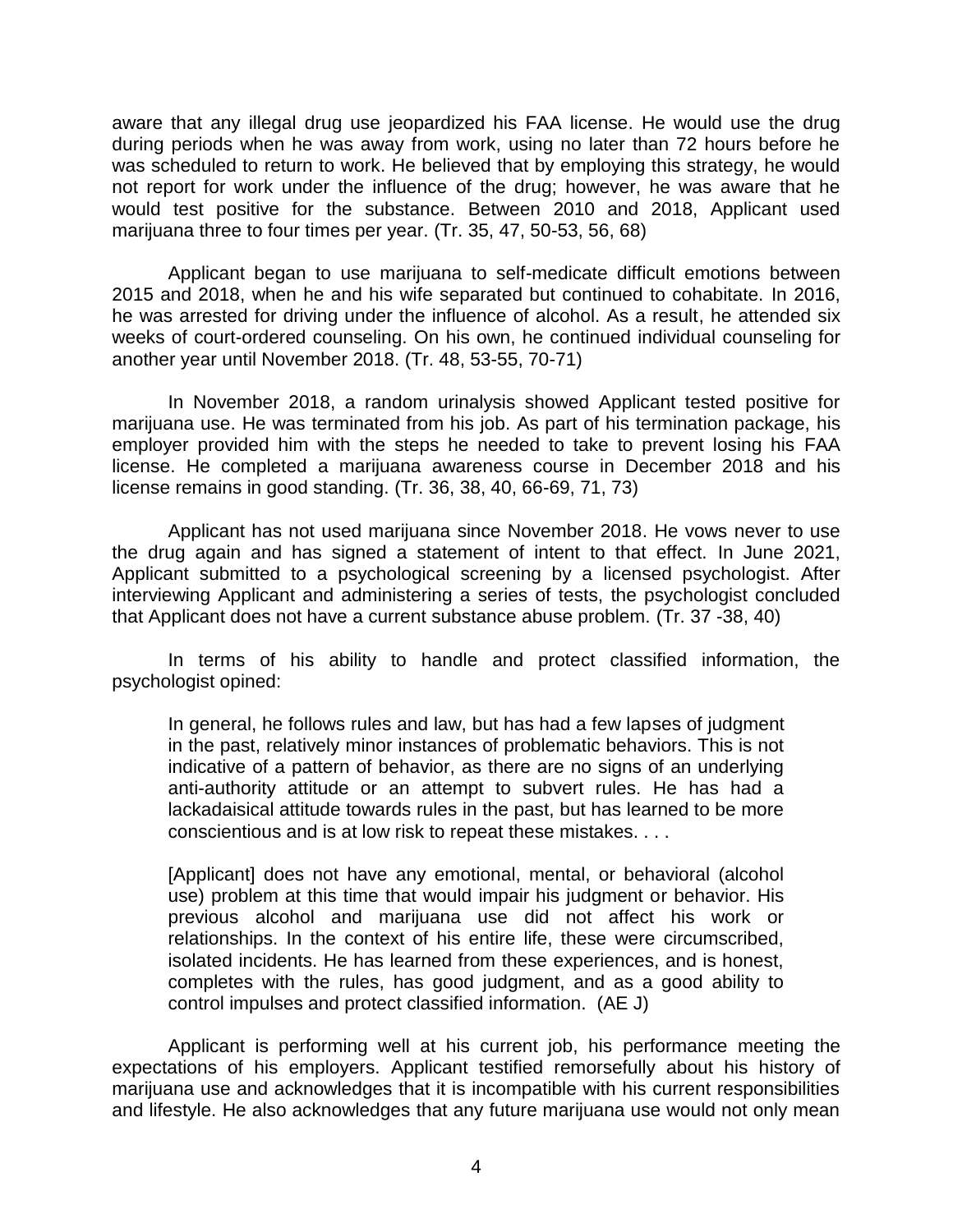the inability to obtain or maintain a security clearance in the future, but that future marijuana use would cause the loss of his professional license, making him unemployable in his field. He has made lifestyle changes to support sobriety and has drawn a boundary with his friends prohibiting marijuana use in his presence. He has developed better coping strategies for stress and difficult emotions. (Tr. 37, 39-40, 42- 45, 49, 67, 75-79; AE C)

#### **Policies**

 When evaluating an applicant's suitability for a security clearance, the administrative judge must consider the adjudicative guidelines. In addition to brief introductory explanations for each guideline, the adjudicative guidelines list potentially disqualifying conditions and mitigating conditions, which are to be used in evaluating an applicant's eligibility for access to classified information.

 These guidelines are not inflexible rules of law. Instead, recognizing the complexities of human behavior, administrative judges apply the guidelines in conjunction with the factors listed in the adjudicative process. The administrative judge's overarching adjudicative goal is a fair, impartial, and commonsense decision. According to AG ¶ 2(a), the entire process is a conscientious scrutiny of a number of variables known as the "whole-person concept." The administrative judge must consider all available, reliable information about the person, past and present, favorable and unfavorable, in making a decision.

The protection of the national security is the paramount consideration. AG  $\P$  2(b) eligibility will be resolved in favor of the national security." In reaching this decision, I have drawn only those conclusions that are reasonable, logical, and based on the requires that "[a]ny doubt concerning personnel being considered for national security evidence contained in the record.

 Under Directive ¶ E3.1.14, the Government must present evidence to establish controverted facts alleged in the SOR. Under Directive ¶ E3.1.15, the applicant is responsible for presenting "witnesses and other evidence to rebut, explain, extenuate, or mitigate facts admitted by the applicant or proven by Department Counsel." The applicant has the ultimate burden of persuasion to obtain a favorable security decision.

 A person who seeks access to classified information enters into a fiduciary relationship with the Government predicated upon trust and confidence. This relationship transcends normal duty hours and endures throughout off-duty hours. The Government reposes a high degree of trust and confidence in individuals to whom it grants access to classified information. Decisions include, by necessity, consideration of the possible risk the applicant may deliberately or inadvertently fail to safeguard classified information. Such decisions entail a certain degree of legally permissible extrapolation of potential, rather than actual, risk of compromise of classified information.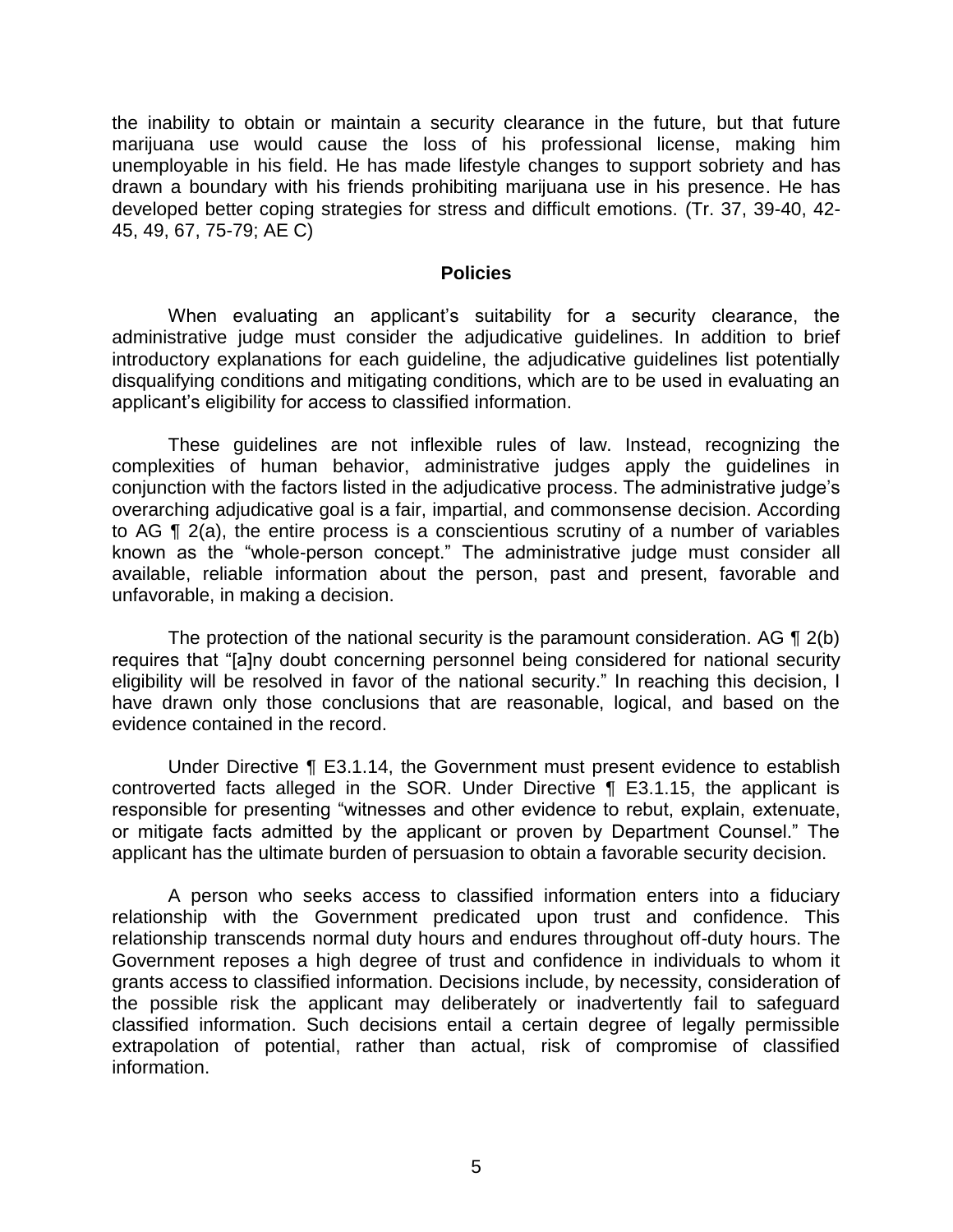Section 7 of EO 10865 provides that adverse decisions shall be "in terms of the national interest and shall in no sense be a determination as to the loyalty of the applicant concerned." *See also* EO 12968, Section 3.1(b) (listing multiple prerequisites for access to classified or sensitive information).

### **Analysis**

 drug involvement and substance abuse guidelines. Applicant's admissions to the alleged conduct as well as the documents in the record support the Government's *prima*  The SOR alleges disqualifying conduct under the financial considerations and the *facie* case under both guidelines.

### **Guideline F, Financial Considerations**

Failure to meet one's financial obligations may indicate poor self-control, lack of judgment, or unwillingness to abide by rules and regulations, all of which can raise questions about an individual's reliability, trustworthiness, and ability to protect classified or sensitive information. (AG ¶ 18). Applicant admits to living beyond his means in the past and using credit irresponsibly, which led him to incur delinquent debt as alleged in SOR ¶¶ 1.a through 1.c, totaling \$5,880. He also admits his failure to time file his 2017 federal and state income tax returns (SOR  $\P\P$  1.d – 1.e). The record supports the application of the following financial considerations disqualifying:

AG ¶ 19(c) a history of not meeting financial obligations; and

AG ¶ 19(f) failure to file or fraudulently filing annual Federal, state, or local income tax returns or failure to pay annual Federal, state, or local income tax as required.

The record also supports the application of the following mitigating conditions:

AG ¶ 20(a) the behavior happened so long ago, was infrequent or occurred under such circumstances that it is unlikely to recur and does not cast doubt on the individual's current reliability, trustworthiness, or good judgment;

AG ¶ 20(c) the individual has received or is receiving financial counseling for the problem from a legitimate and credible source, such as a non-profit credit counseling service, and there are clear indications that the problem is being resolved or under control;

AG ¶ 20(d) the individual initiated and is adhering to a good-faith effort to repay overdue creditors or otherwise resolve debts; and

AG  $\P$  20(g) the individual has made arrangements with the appropriate tax authority to file or pay the amount owed and is in compliance with those arrangements.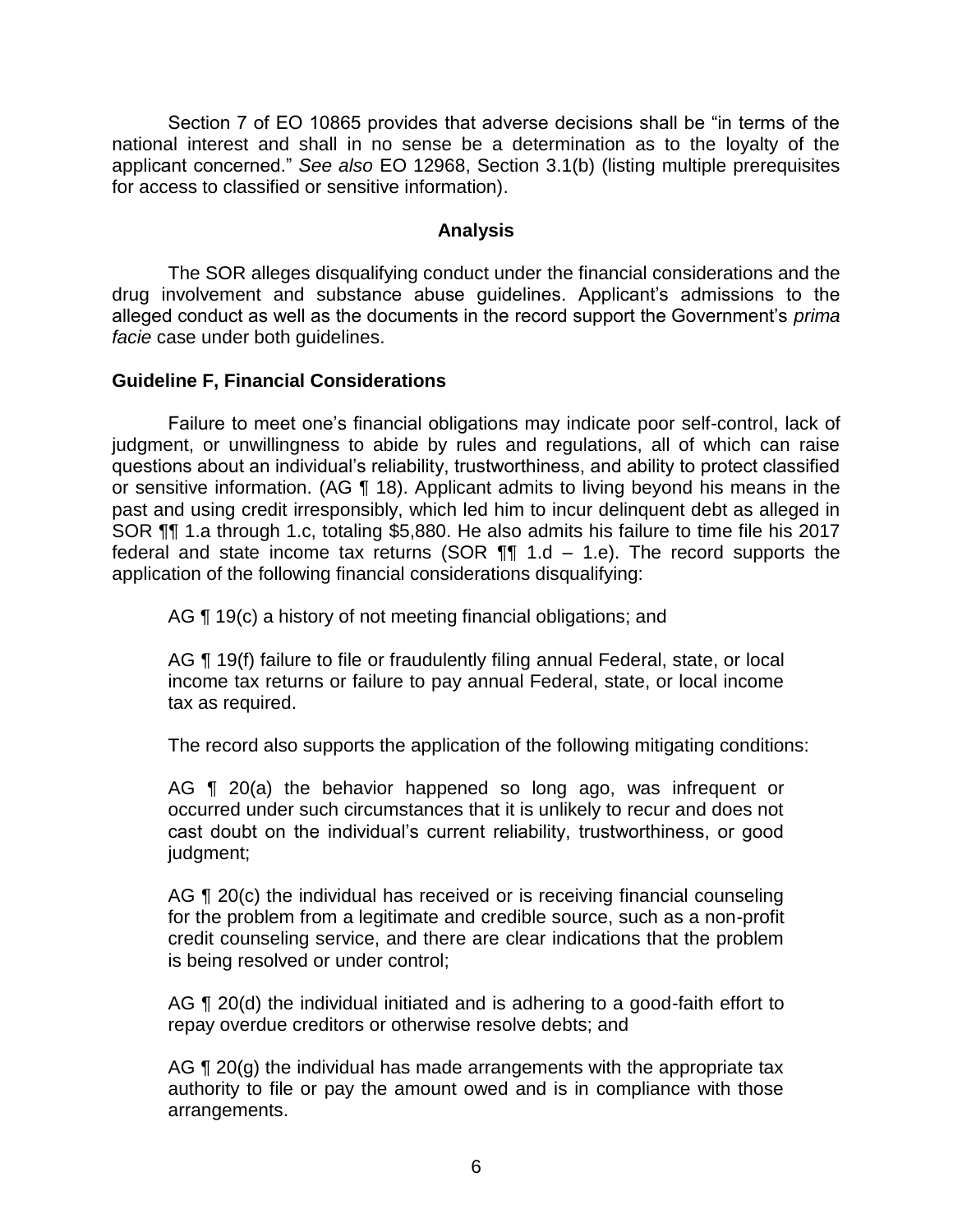Before the issuance of the SOR, Applicant took steps to address his financial problems. In 2019, he withdrew money from his retirement accounts to address delinquent accounts not alleged in the SOR. He also engaged a credit repair service to help him rehabilitate his credit history. He has resolved all of the alleged delinquent accounts, filed his outstanding 2017 federal and state income tax returns, and he has paid his past-due taxes.

 The concern in this case is not based on the amount of the alleged outstanding Applicant to accumulate delinquent debt and how they may impact his ability to handle and protect classified information. Applicant has acknowledged his irresponsible habits and has taken steps to rehabilitate himself. However, he now serves as the only means of financial support for his two children, a situation that Applicant takes seriously. Given this change in financial responsibility, it is unlikely that Applicant will engage in the financial habits of the past. The financial considerations concerns are mitigated. debt, approximately \$5,880. The concern lies in the habits and practices that caused

### **Drug Involvement and Substance Misuse**

 The illegal use of controlled substances … can raise questions about an individual's reliability and trustworthiness, both because such behavior may lead to physical or psychological impartment and because it raises questions about a person's ability or willingness to comply with laws, rules, and regulations. The SOR alleges that Applicant and he admits that he used marijuana, with varying frequency between November 2004 and November 2018, and that he was terminated from employment in November 2018 after testing positive for marijuana on a random urinalysis test. Based on the record, the following disqualifying conditions apply:

AG ¶ 25(a) any substance misuse; and

AG ¶ 25(b) testing positive for an illegal drug.

 Applicant presented sufficient information to merit the application of the following mitigating conditions:

AG ¶ 26(a) the behavior happened so long ago, was infrequent or occurred under such circumstances that it is unlikely to recur and does not cast doubt on the individual's current reliability, trustworthiness, or good judgment;

 substance misuse, provides evidence of action taken to overcome this problems, and has established a pattern of abstinence, including but not AG ¶ 26(b) the individual acknowledges his or her drug involvement and limited to:

(1) Dissociation from drug-using associates and contacts;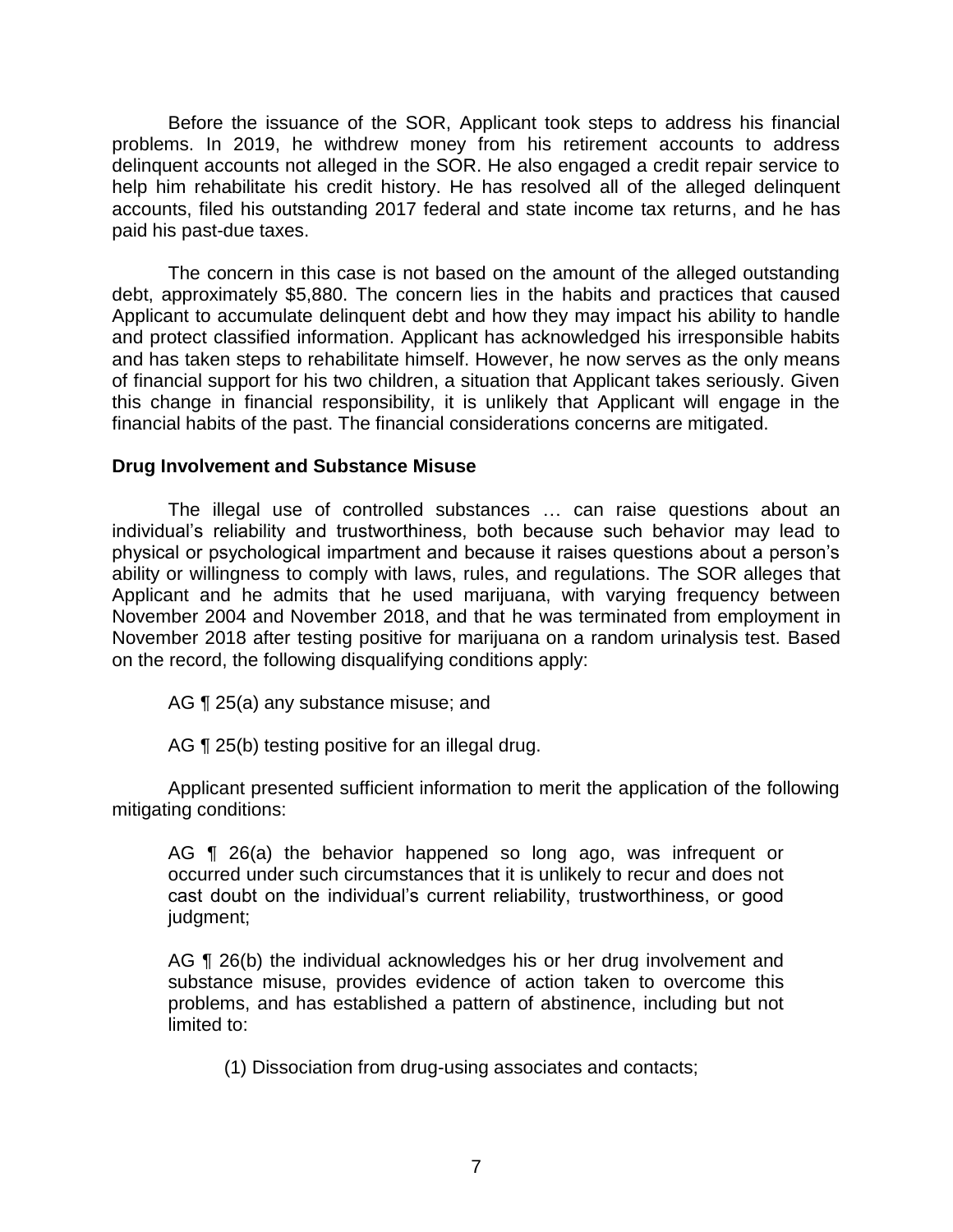- (2) Changing or avoiding the environment where drugs were used; and,
- (3) providing a signed statement of intent to abstain from all drug involvement and substance misuse, acknowledging that any future involvement or misuse is grounds from revocation of national security eligibility.

 Applicant spoke candidly about his history of marijuana use and the negative impact it had on his life. He has abstained from illegal drug use since November 2018 and has provided a signed statement of intent to abstain in the future. Although he has friends who continue to use the drug, he has established a bright-line boundary about not using in his presence. In addition to the loss of employment in 2018, Applicant understands the consequences of any future drug use. Given his circumstances, it is unlikely that Applicant will use marijuana in the future. This conclusion is also supported by the finding of a June 2021 psychological assessment, which noted, in pertinent part, that Applicant does not have a substance use disorder, that he learned from his past experiences, and that he is fit to handle and safeguard classified information.

 Based on the record, I have no doubts regarding about Applicant's suitability for access to classified information. In reaching this conclusion, I have also considered the whole-person factors at AG  $\parallel$  2(d). He has sufficiently demonstrated that he has rehabilitated and reformed the behaviors that gave rise to the concerns alleged in the SOR. Although marijuana use violates federal law, there is no indication that Applicant has an underlying problem with rules or authority. As a result of the negative consequences of any future illegal drug use and poor financial habits, Applicant is unlikely to engage in similar behavior in the future.

## **Formal Findings**

 Formal findings for or against Applicant on the allegations set forth in the SOR, as required by section E3.1.25 of Enclosure 3 of the Directive, are:

| Paragraph 1, Financial Considerations:              | <b>FOR APPLICANT</b> |
|-----------------------------------------------------|----------------------|
| Subparagraphs $1.a - 1.e$ :                         | For Applicant        |
| Paragraph 2, Drug Involvement and Substance Misuse: | <b>FOR APPLICANT</b> |
| Subparagraphs 2.a and 2.c:                          | For Applicant        |
| Subparagraph 2.b:                                   | Withdrawn            |